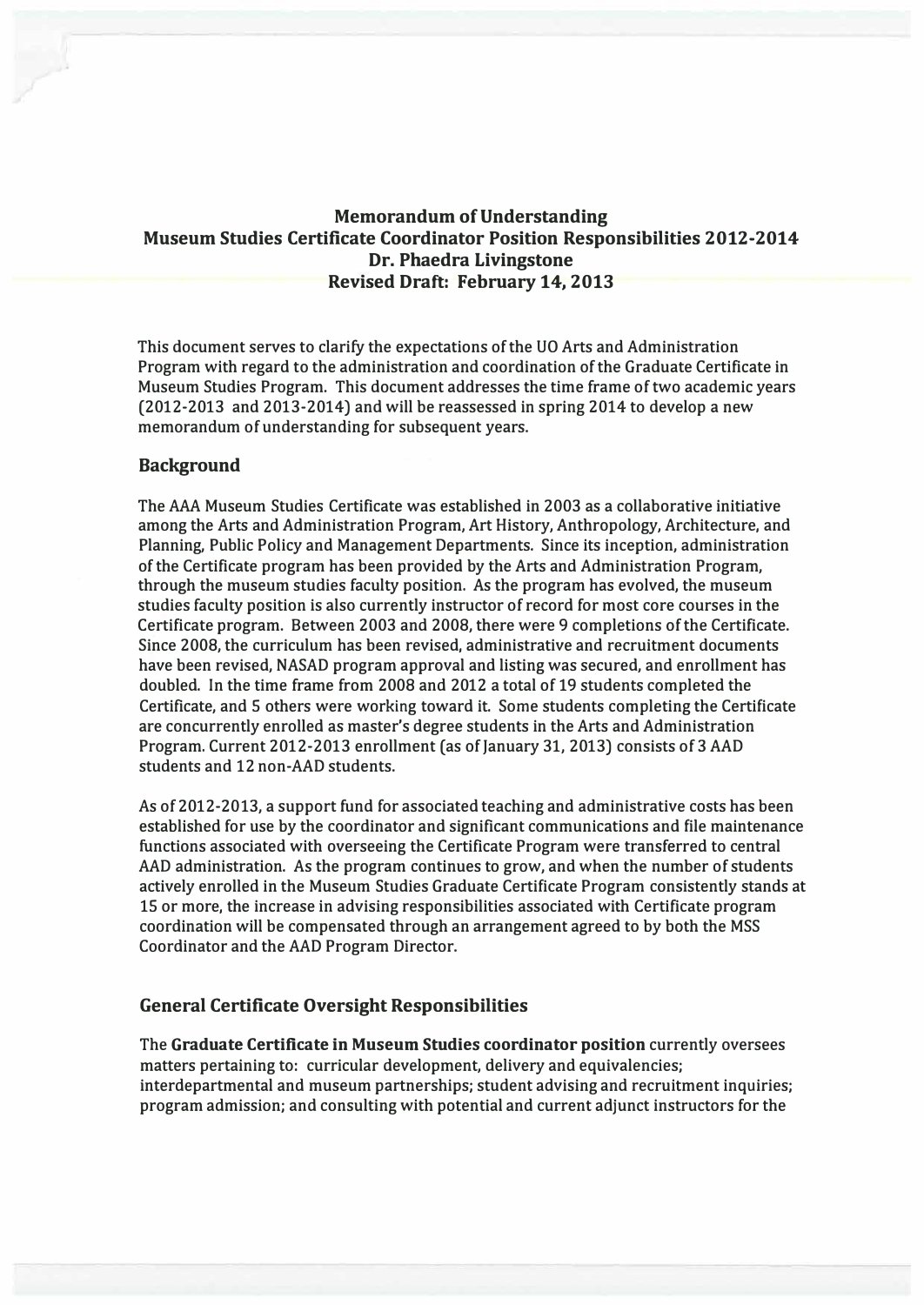Certificate. This position (held by the AAD museum studies concentration coordinator) is also currently instructor ofrecord for all but two of the core MSS courses. Associated student advising responsibilities consist of:

- Communicating with and meeting with prospective students, advising prospective students on curricular questions, and providing recruitment and application materials as appropriate;
- Reviewing completed application files for admission to the Certificate (on a quarterly basis, as of 2012-2013);
- Meeting with students to devise a curricular plan for completion of the Museum Studies Certificate ("checklist"), including advising on specific coursework and indicating recommendations in the student's file;
- Tracking student progress to completion in the students' files;

.,

- Advising AAD Administrative team on MSS recruitment and website materials annually and signing off on related texts (spring term - in preparation for incoming fall students);
- Approving and forwarding to AAD Office Coordinator the completed program plan checklists students submit before requesting graduation.

Effective in the 2012-2013 academic year, matters pertaining to financial management systems, student file maintenance and general recruitment communications for the Certificate will be overseen as a responsibility of **the AAD administrative team** (AAD Director, AAD Managing Director, and AAD Office Coordinator). Associated responsibilities include:

- Developing and distributing recruitment materials and maintaining MSS information on the centralized AAA website;
- Creating and maintaining the file for each applicant;
- Processing application materials and compiling them for review by the coordinator two weeks after the quarterly application deadlines;
- Signing off on and submitting Certificate Declaration forms, on a quarterly basis;
- Confirming that Certificate enrollments (i.e., Declaration forms) are processed by both the Registrar and the Graduate School;
- Assisting enrolled students with priority registration for core courses;
- Confirming program completions ("checklists" signed off by Coordinator) with the Graduate School.